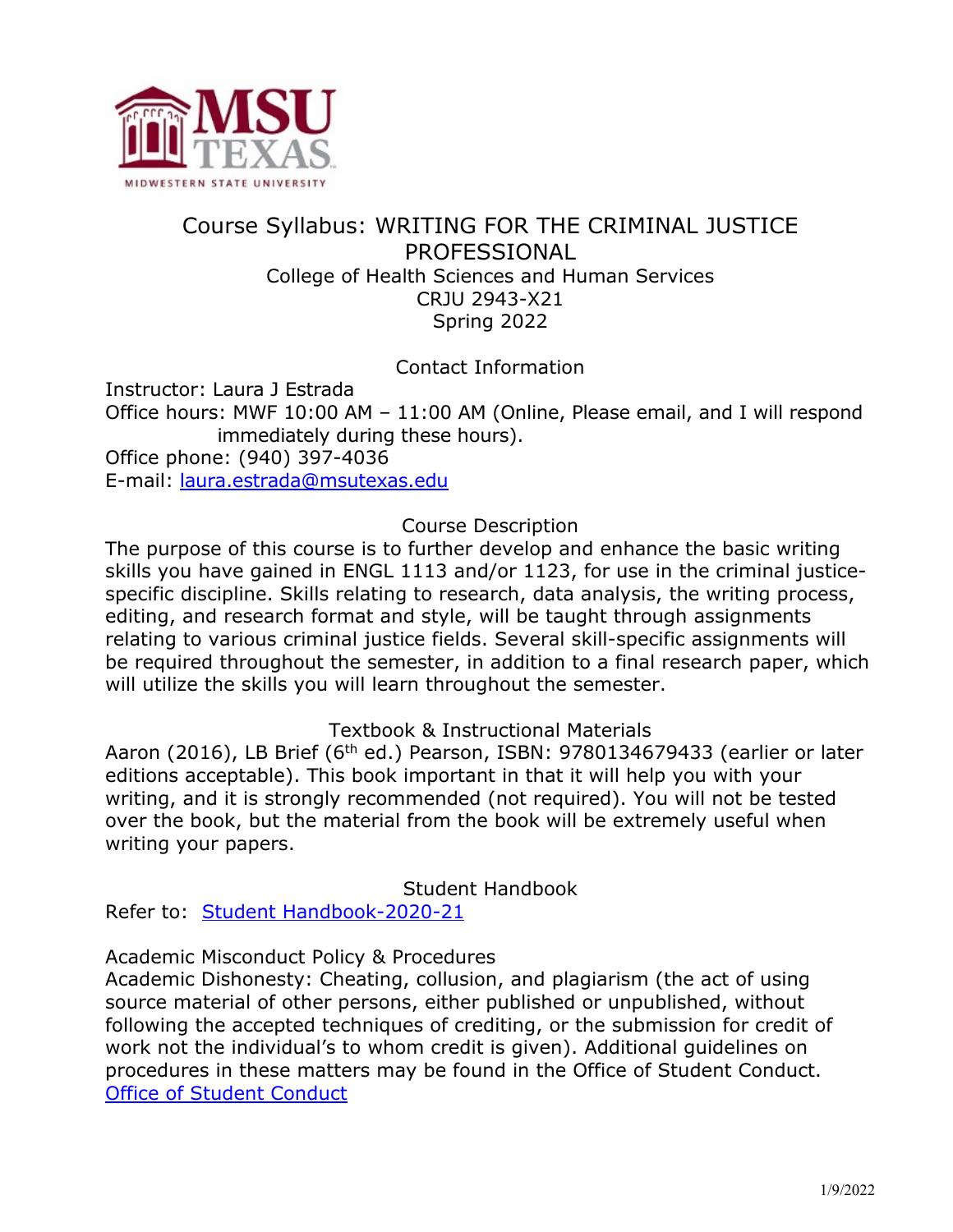### Grading

You will have a diagnostic writing assignment, a skills assessment assignment, two longer essays, and a final paper for this course. The papers will become progressively longer throughout the semester.

Table 1: You will be graded as follows:

| Assignments                    | Points |
|--------------------------------|--------|
| Diagnostic Paper               | 5%     |
| <b>Skills Assessment Paper</b> | 10%    |
| <b>First Essay</b>             | 20%    |
| Second Essay                   | 20%    |
| Final Research Paper           | 40%    |
| <b>Class Participation</b>     | 5%     |
| <b>Total Points</b>            | 100%   |

Table 2: Total points for final grade.

| Grade | Points       |
|-------|--------------|
| A     | $90 - 100$   |
| B     | 80 to 89     |
|       | 70 to 79     |
|       | 60 to 69     |
|       | Less than 60 |

#### Homework

You will have a diagnostic assignment, skills assignment, two longer essays, and a final paper this semester. The topics for these assignments will be explained in detail online. The specific requirements for each assignment will be sent to your D2L email, and available online. These papers will involve your observation of a scenario (a topic the professor will assign). You will then write about various aspects of what you research and/or observe (YouTube, web search, etc.). These assignments will give you the opportunity to demonstrate the writing skills you have learned up to that specific point in the course. Remember, exploring the scholarly work of others is an important part of active research. However, when the work of others is reflected in your own paper, credit **must** be given through proper citation. Failure to do this is plagiarism, and constitutes academic dishonesty. If in doubt, use a citation or consult with the professor. All work must be your own, submitted specifically for this course, this semester.

#### Exams

No exams will be given in this course – you will write papers only. Your final, as explained below, will be a research paper.

#### Projects Required

During the second half of the semester, each student will be required to complete a research paper. This will be your final for this course, and it is worth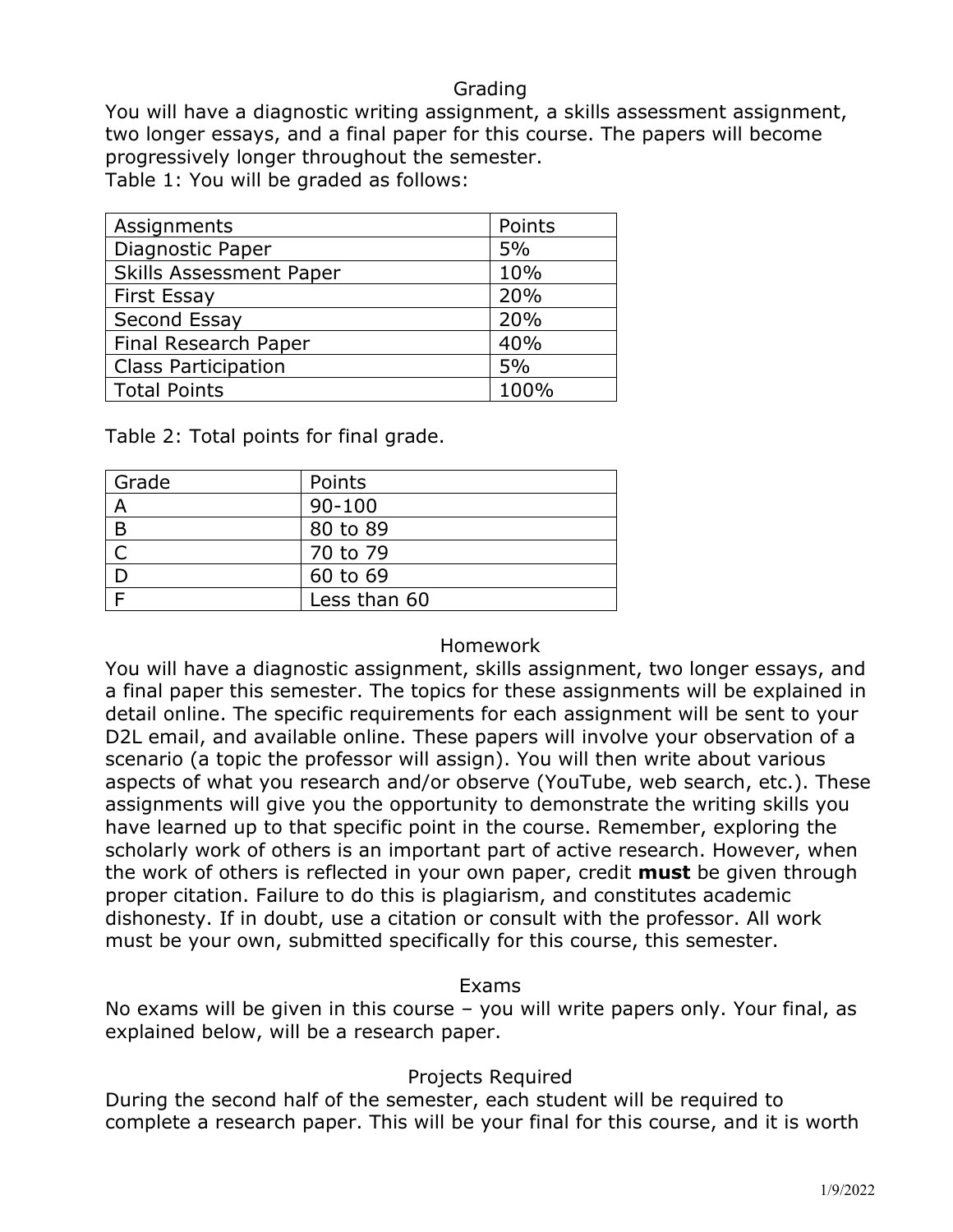40% of your grade. The process of researching, writing, developing, and editing this paper will take place throughout the semester, as you learn and develop the skills necessary to write such a paper. The requirements for the research paper will be discussed more extensively online throughout the semester, as we get closer to writing the final paper. The final paper will show your ability to choose an appropriately narrow topic, conduct scholarly research, develop a thesis statement, draft the paper, and revise that paper to produce a professional work product. When the time comes to write the paper, you can submit a rough draft for feedback – the professor will give you the last date the rough draft will be accepted.

#### Mid-Term Exam

You will not have a mid-term for this course. However, papers submitted up to that point will serve as a measure for your mid-term assessment.

#### Final Exam

Your final for this course is the final research paper. This research paper is due by April 29, 2021, no later than 11:50 PM. You will be given ample time to work on this paper towards the end of the semester.

#### Late Work

Students are expected to submit assignments on or before the due date. Late assignments will not be accepted unless prior arrangements have been made with the professor. Otherwise, students will not receive any credit for an assignment submitted after the due date.

#### Make Up Work

Make up assignments will only be allowed in extreme circumstances, and with the proper documentation. You are responsible for letting the professor know if you have an extenuating circumstance before the due date of the assignment. In the event of an extenuating circumstance, such as an illness, death in the family, etc., please get in touch with me as soon as possible. Assignments and deadlines may be modified on a case-by-case basis. Verifiable documentation of the circumstance may be required. The more quickly you let me know what is going on, the more options I will have for allowing you to complete the course.

#### Desire-to-Learn (D2L)

Extensive use of the MSU D2L program is a part of this course. Each student is expected to be familiar with this program as it provides a primary source of communication regarding assignments, examination materials, and general course information. You can log into [D2L](https://d2l.msutexas.edu/) through the MSU Homepage. If you experience difficulties, please contact the technicians listed for the program or contact your instructor. Remember, you are responsible for checking your D2L email for any possible course-related information, topics, and/or changes or updates to the course. Your papers will be submitted through DropBox.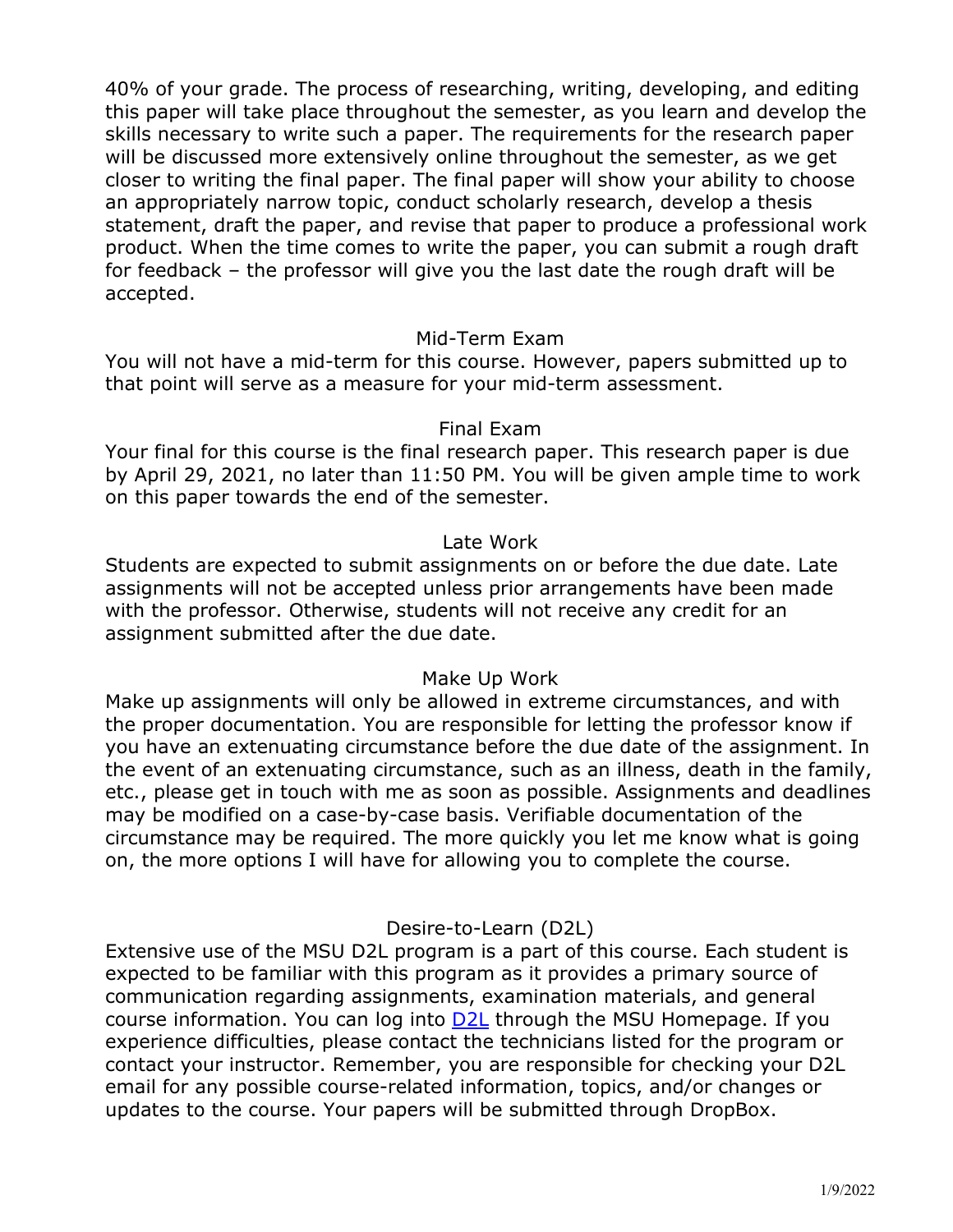# Attendance/Assignments

As this is an online course, it is up to you to keep up with assignment due dates, although I do generally send try to send out reminders. You are also responsible for checking your D2L email – failure to do so will cause you to miss assignments, important information.

#### Online Computer Requirements

Click here to edit text. Taking an online class requires you to have access to a computer (with Internet access) to complete and upload your assignments. It is your responsibility to have (or have access to) a working computer in this class. *Assignments and tests are due by the due date, and personal computer technical difficulties will not be considered reason for the instructor to allow students extra time to submit assignments, tests, or discussion postings.* Computers are available on campus in various areas of the buildings as well as the Academic Success Center. **Your computer being down is not an excuse for missing a deadline!!** There are many places to access your class! Our online classes can be accessed from any computer in the world which is connected to the internet. Contact your instructor immediately upon having computer trouble If you have technical difficulties in the course, there is also a student helpdesk available to you. The college cannot work directly on student computers due to both liability and resource limitations however they are able to help you get connected to our online services. For help, log into [D2L](https://d2l.msutexas.edu/)**.** 

# Instructor Class Policies

Students are required to complete assignments on or before the due date. Again, you are responsible for checking your D2L email for updates, assignments, etc. You are responsible for letting the professor know if you have any questions or concerns regarding an assignment **before** the due date.

# Change of Schedule

A student dropping a course (but not withdrawing from the University) within the first 12 class days of a regular semester or the first four class days of a summer semester is eligible for a100% refund of applicable tuition and fees. Dates are published in the Schedule of Classes each semester.

# Refund and Repayment Policy

A student who withdraws or is administratively withdrawn from Midwestern State University (MSU) may be eligible to receive a refund for all or a portion of the tuition, fees and room/board charges that were paid to MSU for the semester. HOWEVER, if the student received financial aid (federal/state/institutional grants, loans and/or scholarships), all or a portion of the refund may be returned to the financial aid programs. As described below, two formulas (federal and state) exists in determining the amount of the refund. (Examples of each refund calculation will be made available upon request).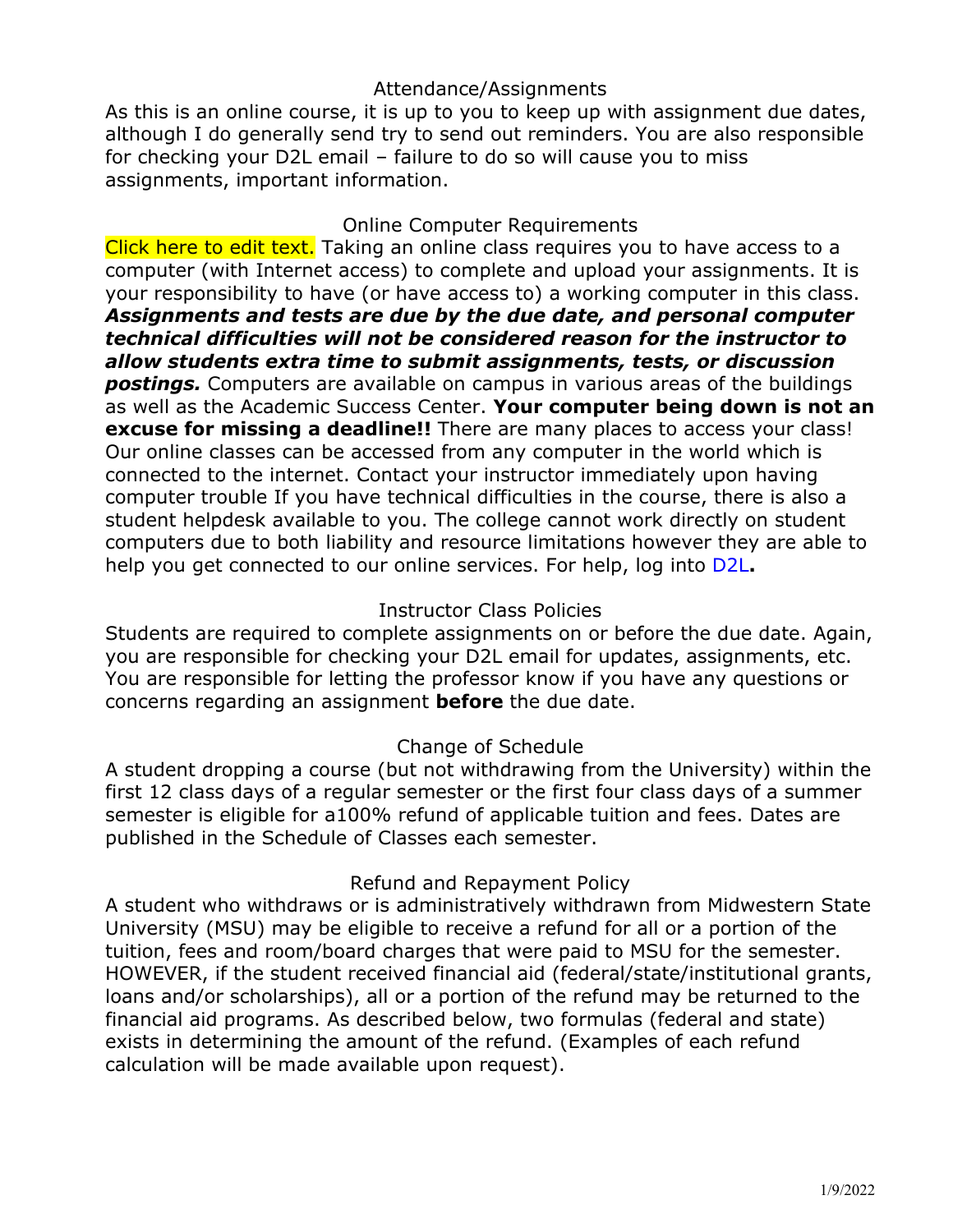### Services for Students with Disabilities

In accordance with Section 504 of the Federal Rehabilitation Act of 1973 and the Americans with Disabilities Act of 1990, Midwestern State University endeavors to make reasonable accommodations to ensure equal opportunity for qualified persons with disabilities to participate in all educational, social, and recreational programs and activities. After notification of acceptance, students requiring accommodations should make application for such assistance through Disability Support Services, located in the Clark Student Center, Room 168, (940) 397- 4140. Current documentation of a disability will be required in order to provide appropriate services, and each request will be individually reviewed. For more details, please go to [Disability Support Services.](https://msutexas.edu/student-life/disability/)

# College Policies

Campus Carry Rules/Policies Refer to: [Campus Carry Rules and Policies](https://msutexas.edu/campus-carry/rules-policies.php)

### Smoking/Tobacco Policy

College policy strictly prohibits the use of tobacco products in any building owned or operated by WATC. Adult students may smoke only in the outside designatedsmoking areas at each location.

### Alcohol and Drug Policy

To comply with the Drug Free Schools and Communities Act of 1989 and subsequent amendments, students and employees of Midwestern State are informed that strictly enforced policies are in place which prohibits the unlawful possession, use or distribution of any illicit drugs, including alcohol, on university property or as part of any university-sponsored activity. Students and employees are also subject to all applicable legal sanctions under local, state and federal law for any offenses involving illicit drugs on University property or at Universitysponsored activities.

#### Grade Appeal Process

Update as needed. Students who wish to appeal a grade should consult the Midwestern State University [Undergraduate Catalog](https://catalog.msutexas.edu/content.php?catoid=14&navoid=655#Appeal_of_Course_Grade)

#### Notice

Changes in the course syllabus, procedure, assignments, and schedule may be made at the discretion of the instructor.

# Course Schedule:

I am available to answer any questions you may have about the course. When a question arises, you may contact me at [laura.estrada@msutexas.edu](mailto:laura.estrada@msutexas.edu) or call my office phone (listed at the top of the syllabus). The class schedule is subject to change, without notice.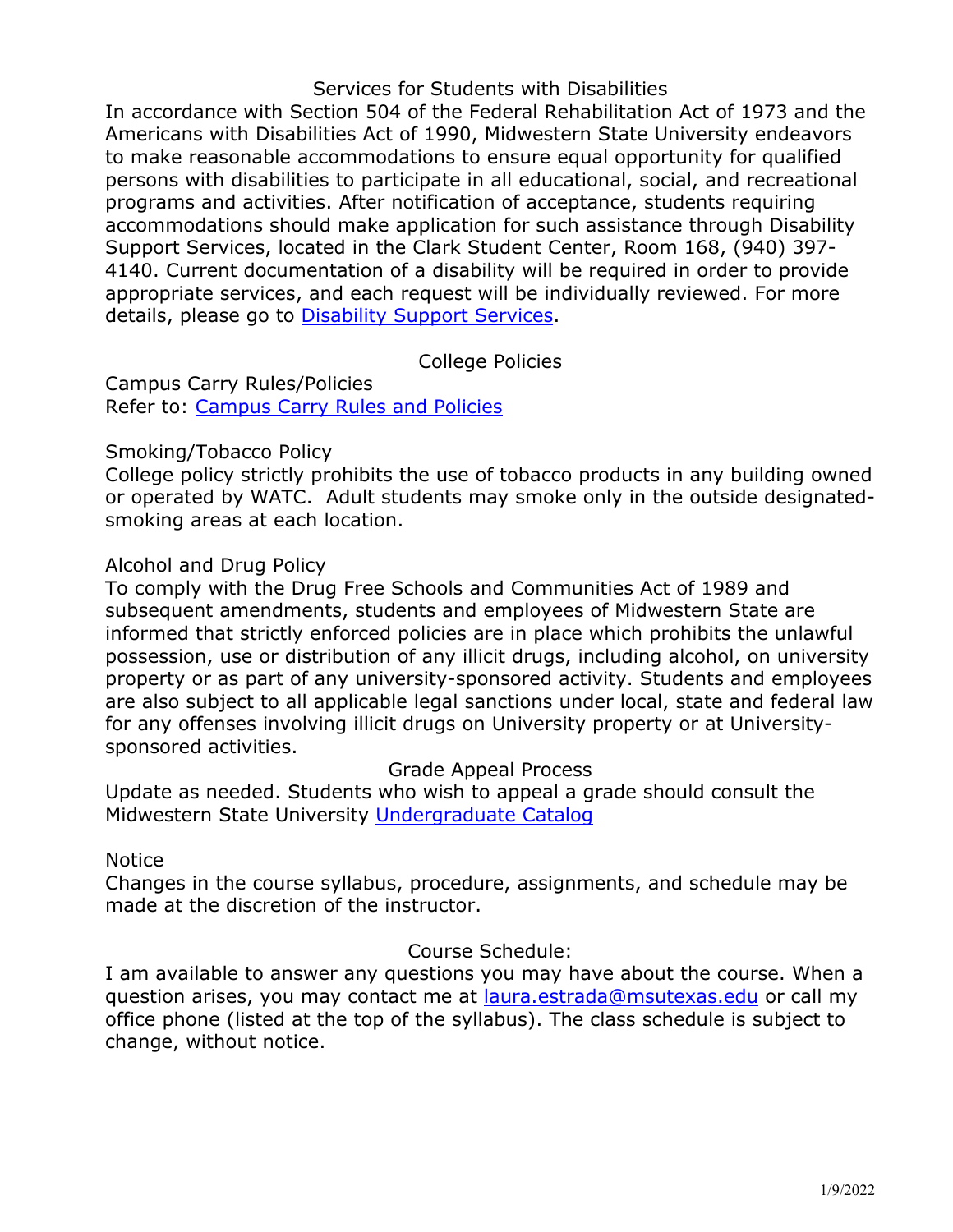| Week or Module                 | Activities/Assignments/Exams                                                                                                                       | Due Date                                                       |
|--------------------------------|----------------------------------------------------------------------------------------------------------------------------------------------------|----------------------------------------------------------------|
| Week $1 -$<br>$1/10$ to $1/15$ | Read syllabus. Email professor<br>with questions. Complete<br>"Introduce Yourself Assignment"<br>(under communications in,<br>discussions, in D2L) | Introduce yourself<br>assignment due<br>11:50 PM, 1/15         |
| Week 2 - 1/17<br>to $1/22$     | No school 1/17<br>Assignment 1, Diagnostic paper<br>instructions sent to D2L Email.                                                                | Diagnostic Paper due<br>in DropBox by 11:50<br>PM, 1/23        |
| Week $3 - 1/24$<br>to $1/29$   | <b>Skills Assessment Paper</b><br>instructions sent to D2L Email.                                                                                  |                                                                |
| Week $4 - 1/31$<br>to $2/5$    | Work on Skills Assessment Paper                                                                                                                    | <b>Skills Assessment</b><br>due in DropBox by<br>11:50 PM, 2/5 |
| Week $5 - 2/7$ to<br>2/12      | Essay I Assignment instructions<br>sent to D2L Email.                                                                                              |                                                                |
| Week $6 - 2/14$<br>to $2/19$   | Work on Essay I                                                                                                                                    | Essay I due in<br>DropBox by 11:50<br>PM, 2/19                 |
| Week $7 - 2/21$<br>to 2/26     | Essay II Assignment instructions<br>sent to D2L Email.                                                                                             |                                                                |
| Week $8 - 2/28$<br>to $3/5$    | Work on Essay II                                                                                                                                   | Essay II due in<br>DropBox by 11:50<br>PM, 3/5                 |
| Week $9 - 3/7$ to<br>3/12      | Final paper topic assigned (choose<br>your topic from those sent to D2L,<br>email to professor by 11:50 PM,<br>3/12)                               | Email topic choice to<br>professor by 11:50<br>PM, 3/12        |
| Week $10 - 3/14$<br>to $3/18$  | <b>Spring Break - Enjoy!</b>                                                                                                                       | <b>Spring Break</b>                                            |
| Week $11 - 3/21$<br>to $3/26$  | Thesis statement assignment sent<br>to D2L Email                                                                                                   | Thesis statement<br>due in DropBox by<br>11:50 PM, 3/26        |
| Week 12 - 3/28<br>to $4/2$     | Work on final essay                                                                                                                                |                                                                |
| Week 13 - 4/4<br>to $4/9$      | Work on final Essay                                                                                                                                |                                                                |
| Week $14 - 4/11$<br>to $4/13$  | Work on final Essay                                                                                                                                |                                                                |
| Week 15 - 4/18<br>to $4/23$    | Work on final Essay. 4/19 final day<br>to submit rough draft to dropbox                                                                            | $4/19$ final day to<br>submit rough draft                      |
| Week $16 - 4/25$<br>to $4/29$  | Final draft research paper due by<br>4/29 (Remember this is your final                                                                             |                                                                |